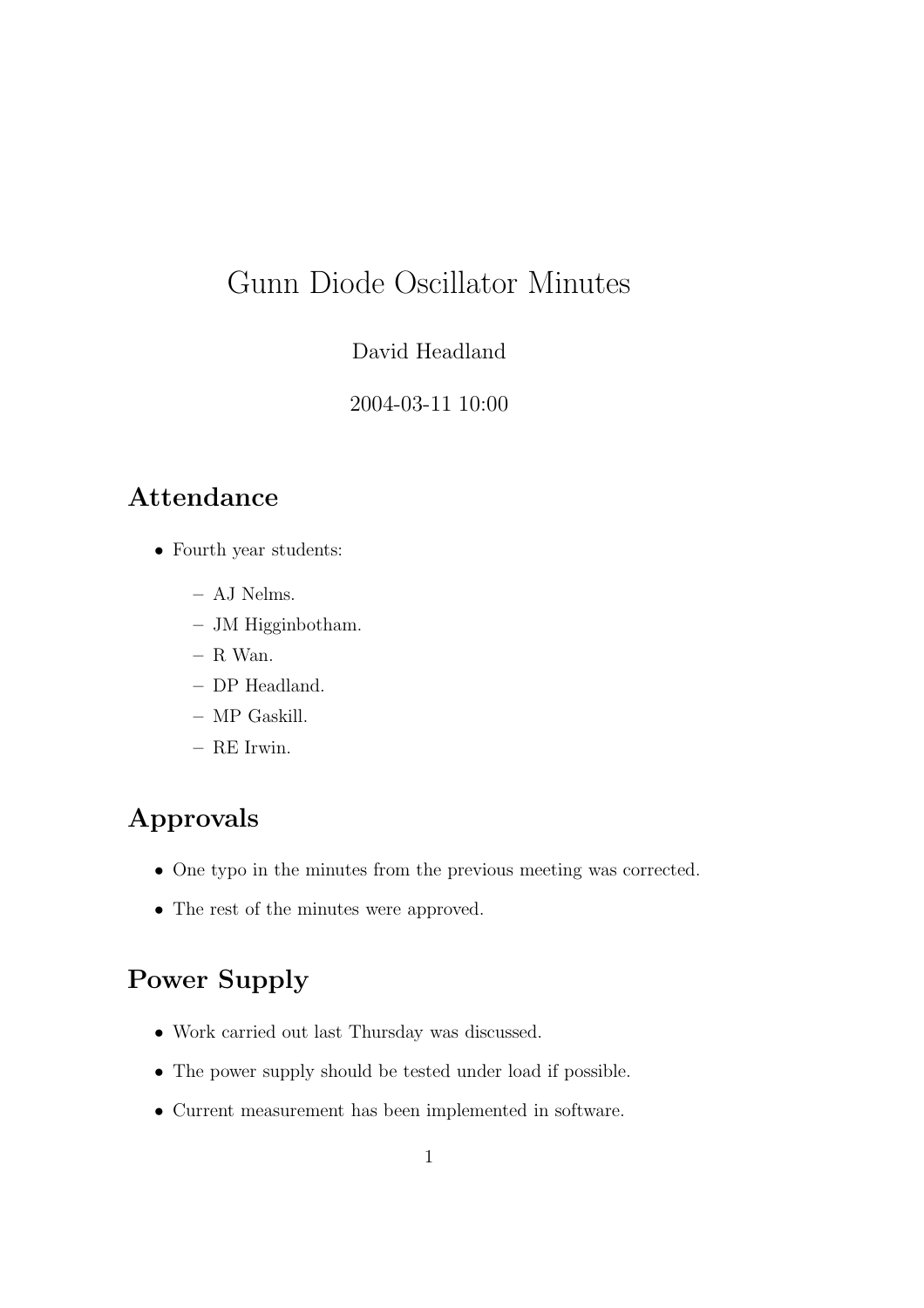- Problems have been experienced in coding a ramp.
- Current ramp time is less than  $1 \mu s$ .
- Low ohmic resistors need to be specified and purchased.

#### Simulation

- Previous model has been found to be unsuitable.
- A new model has been started.
- Current model simulates in about 1 hour.
- Simulations are being left to run overnight.
- The results produced are more useful.
- A likely resonant frequency has been found.
- Radial line transformer simulation take approximate 30 minutes.
- Good results have been obtained with a single disc.
- Work will start on  $>1$  disc.
- The model is being built up in steps to help understanding.
- It may be worth looking into simulation on Eric if this is possible.

#### Manufacture

- Last week, MP Gaskill spoke direct with Bernard from e2v.
- The design is almost complete.
- They are waiting on a tool from Switzerland.
- P Norton has passed on relevant dimensions for the housing.
- Bernard and P Norton suggested a visit to e2v to help with the design and manufacture of the multiple device oscillator.
- Drawings should be sent before Easter.
- A visit could be arranged after the Easter holidays.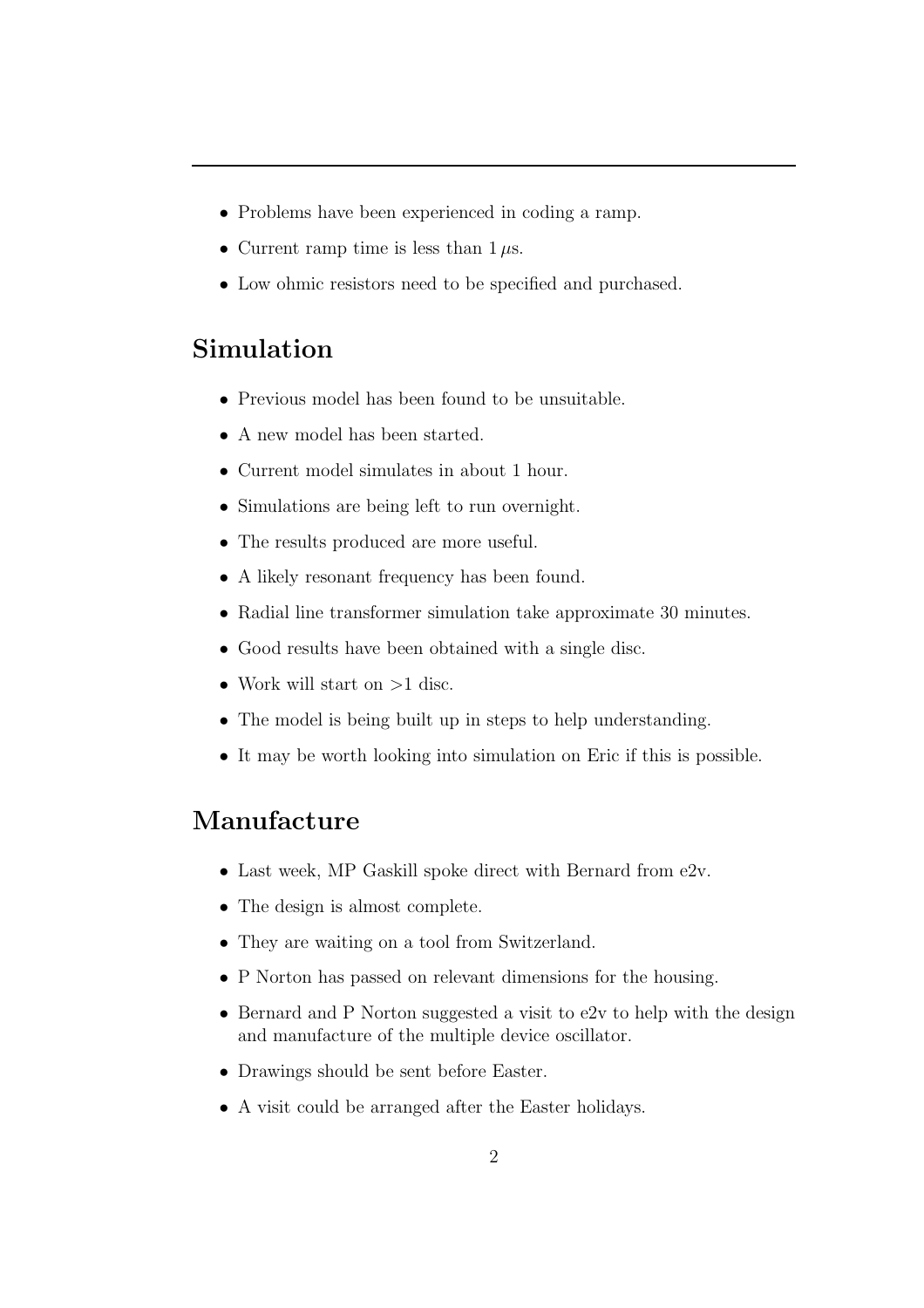#### Finances

- Costs have been split up.
- A copy of the schedule has been handed out.
- This should be filled in and handed in to MP Gaskill next week.
- In the facilities section, roughly break down resources used.

### Final report

- Single diode design section complete.
- Multiple diode design section is generally changes.
- It may be suitable to merge these sections into one.
- Something should be put in the report about trying to find alternative manufacturing facilities.

### Demonstration

- An ideal list of resources for the demonstration was complied:
	- Computer, including:
		- ∗ HFSS.
		- ∗ LCD panel.
		- ∗ Network connection.
	- Computer, including:
		- ∗ ISA8 slot for the DAQ card.
		- ∗ LCD panel.
	- Oscillators for demonstration:
		- ∗ Single device.
		- ∗ Multiple device.
		- ∗ Commercial devices.
		- ∗ PSU.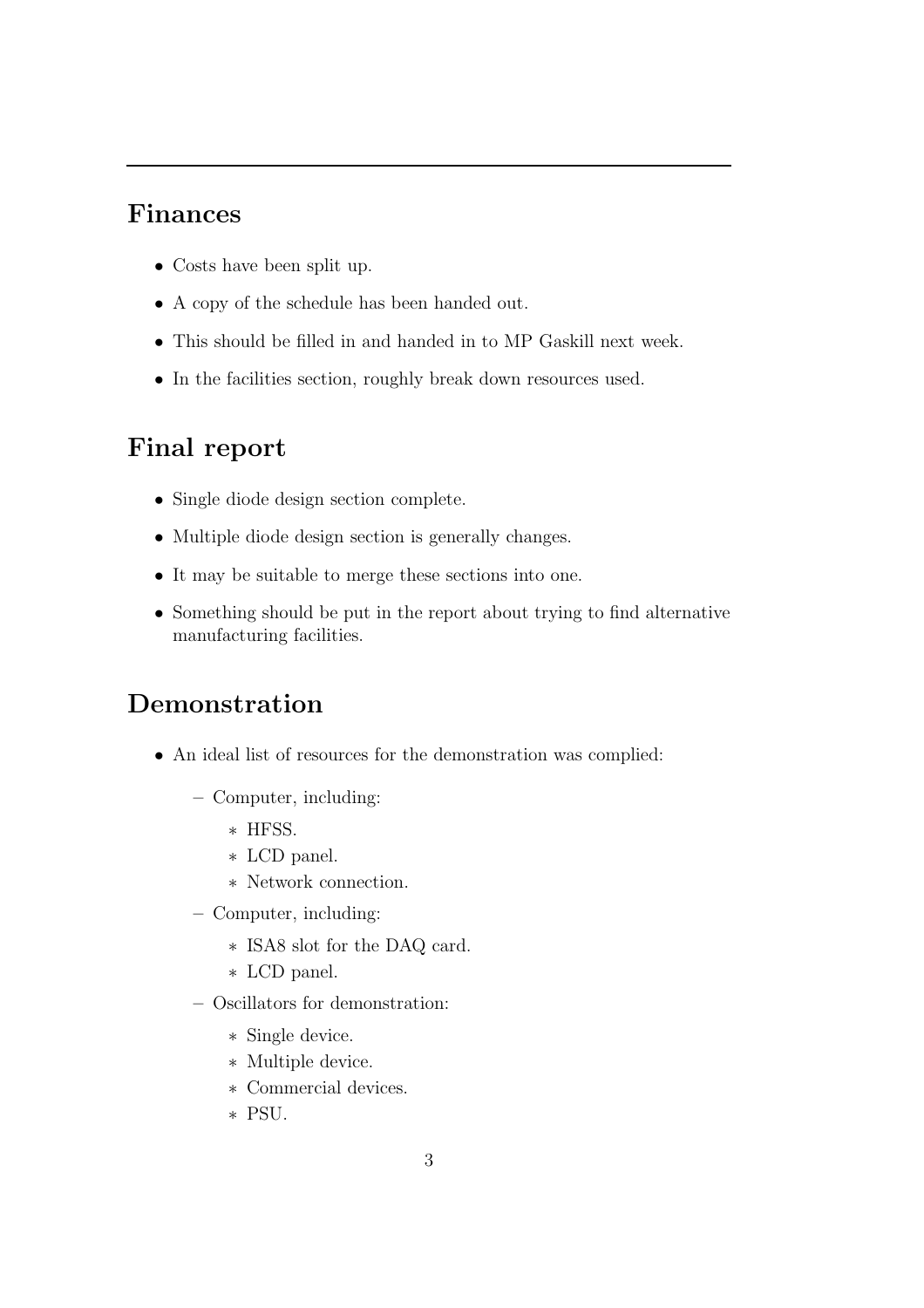- ∗ Biasing circuitry.
- ∗ Attenuator.
- ∗ Mixer.
- ∗ Spare Gunn diodes.
- Large scale Gunn diode model.
- A laminated copy of the paper by H Barth.
- Records:
	- ∗ Minutes.
	- ∗ Agendas.
	- ∗ Plans.
	- ∗ Log books.
- Name badges.
- Poster.

### Miscellaneous

• An Accenture presentation is scheduled for Tuesday next week. It has been suggested that we all attend.

### Proposed actions

| REI, JMH      | Continue simulation.                           |
|---------------|------------------------------------------------|
| AJN, REI, DPH | Take measurements for the PSU case.            |
| All:          | Fill out the financial schedule form.          |
| DP Headland   | Mail AJ Nelms for circuit diagrams.            |
| MP Gaskill    | Work on documentation for the final report.    |
| DPH, AJN      | Work on developing the PSU hardware.           |
| R Wan         | Work on the PSU software.                      |
| RE Irwin      | Talk to WS Truscott regarding device problems. |
| DP Headland   | Find out if the attenuator flanges are here.   |
| RE Irwin      | Look into the teamwork award.                  |